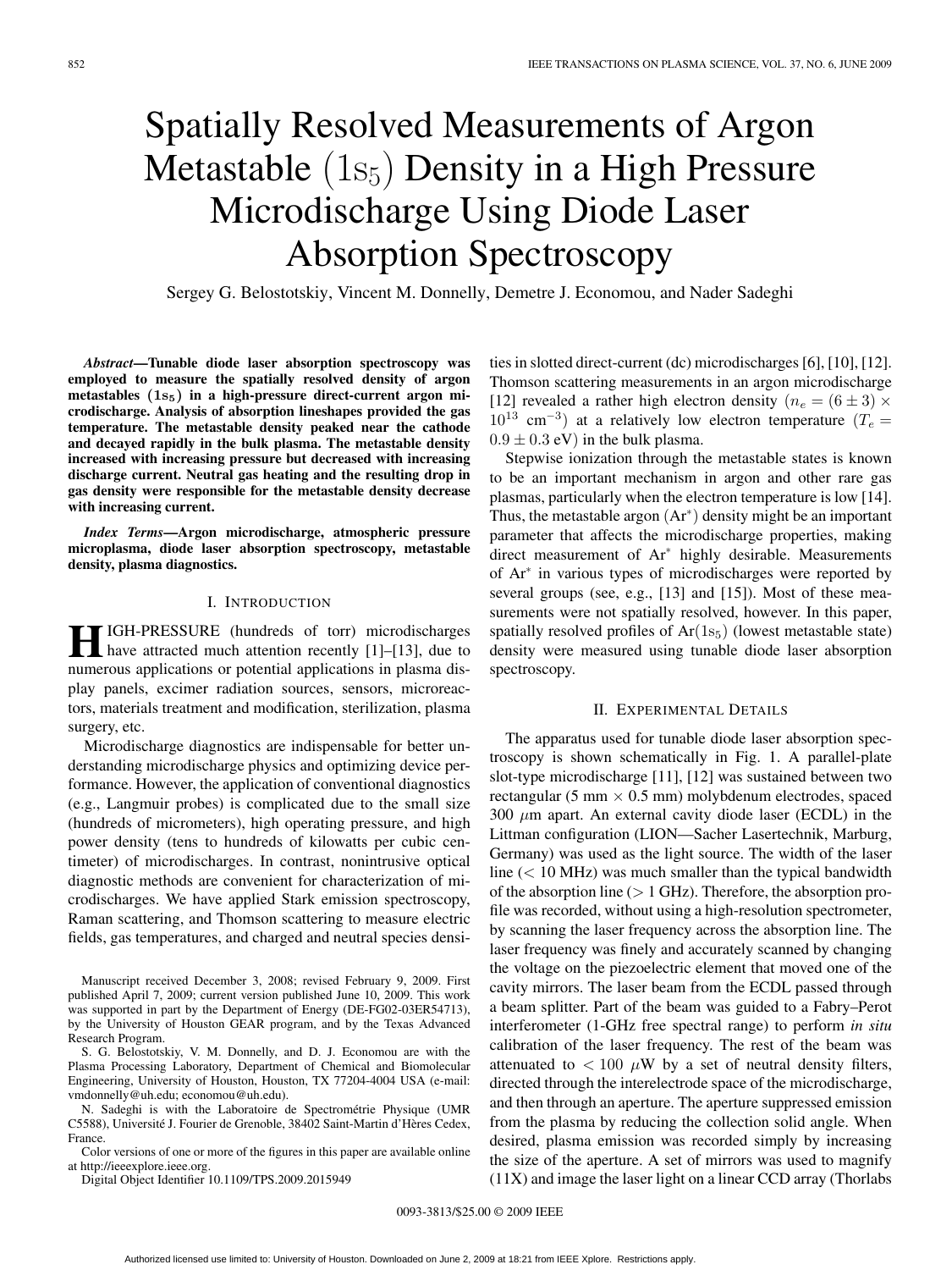

Fig. 1. Experimental setup for tunable diode laser absorption spectroscopy.



Fig. 2. Diagram of the argon  $3p<sup>5</sup>4s$  and  $3p<sup>5</sup>4p$  states and the transition used in the experiment.

LC1-USB, Karlsfeld, Germany), which allowed spatially resolved (across the electrodes) measurement in a single acquisition. The experiment was controlled by LabVIEW software (National Instruments, Austin, TX).

To avoid possible long-term drift of laser power or frequency, reference  $(I_0)$  and absorption  $(I)$  intensities were collected by pulsing the plasma ( $\sim$ 1 Hz) and recording  $I_0$  with plasma off, and I with plasma on, for each laser frequency. Such a procedure is important for spatially resolved measurements, since the spatial distribution of laser intensity across the beam may vary with laser frequency. The transition from the lowest metastable state  $Ar(2p_8) \leftarrow Ar(1s_5, ^3P_2)$  (Einstein A coefficient = 9.28 ·  $10^6$  s<sup>-1</sup> [16], [17]) at  $\lambda = 801.48$  nm was used for absorption measurements (see Fig. 2).

### III. ABSORPTION SPECTROSCOPY

Absorption spectroscopy is based on Beer–Lambert's law [18]

$$
\ln\left(\frac{I_0(\nu)}{I(\nu)}\right) = \int_{-\infty}^{\infty} k(\nu, x) \cdot dx \tag{1}
$$

where  $I_0(\nu)$  is a reference intensity at frequency  $\nu$  (in this experiment with the plasma off),  $I(\nu)$  is the intensity after passing through the absorbing medium (plasma on), and  $k(\nu, x)$  is the absorption coefficient per unit length, given by

$$
k(\nu, x) = \frac{g_u}{g_l} \cdot \lambda_0^2 \cdot \frac{A_{ul}}{8\pi} \cdot \left( N_l(x) - \frac{g_l}{g_u} \cdot N_u(x) \right) \cdot f(\nu) \quad (2)
$$

where  $g_u$  and  $g_l$  are the statistical weights of the upper and lower levels, respectively,  $\lambda_0$  is the central wavelength of the transition,  $A_{ul}$  is the Einstein's coefficient for spontaneous emission from the upper to the lower level,  $N_u(x)$  and  $N_l(x)$ are the densities of the upper and lower levels, respectively, and  $f(\nu)$  is a normalized function  $(\int_{-\infty}^{\infty} f(\nu) \cdot d\nu = 1)$ , representing the absorption lineshape.

For most electronic transitions, the energy gap between the upper and lower levels is large compared to the gas temperature  $(E_u - E_l \gg k_b \cdot T_q$ , where  $k_b$  is the Boltzmann constant), so that the population of the upper level can be neglected  $(N_u \ll 1)$  $N_l$ ). Then, averaging (1) with respect to position along the beam path, one obtains

$$
\ln\left(\frac{I_0(\nu)}{I(\nu)}\right) = \frac{g_u}{g_l} \cdot \lambda_0^2 \cdot \frac{A_{ul}}{8\pi} \cdot \langle N_l \rangle \cdot l_{\text{eff}} \cdot f(\nu) \qquad (3)
$$

where  $\langle N_l \rangle$  is the line-averaged density of Ar(1s<sub>5</sub>) and  $l_{\text{eff}}$ is an effective absorption length. To accurately determine the absorption length, one needs to know the spatial profile of the absorbing species along the direction of the laser beam. It was assumed that due to the relatively low diffusion coefficient of Ar(1s<sub>5</sub>) atoms at high neutral gas density ( $DN \cong 1.8 \times$  $10^{18}$  molecule · cm<sup>-1</sup> · s<sup>-1</sup>) and their fast loss by electron impact reactions (see below), the metastables were confined in the place where they were produced, i.e., between the electrodes. Thus, the length of the electrodes in the direction of propagation of the laser beam (0.5 mm) was taken as the effective length  $l_{\text{eff}}$ .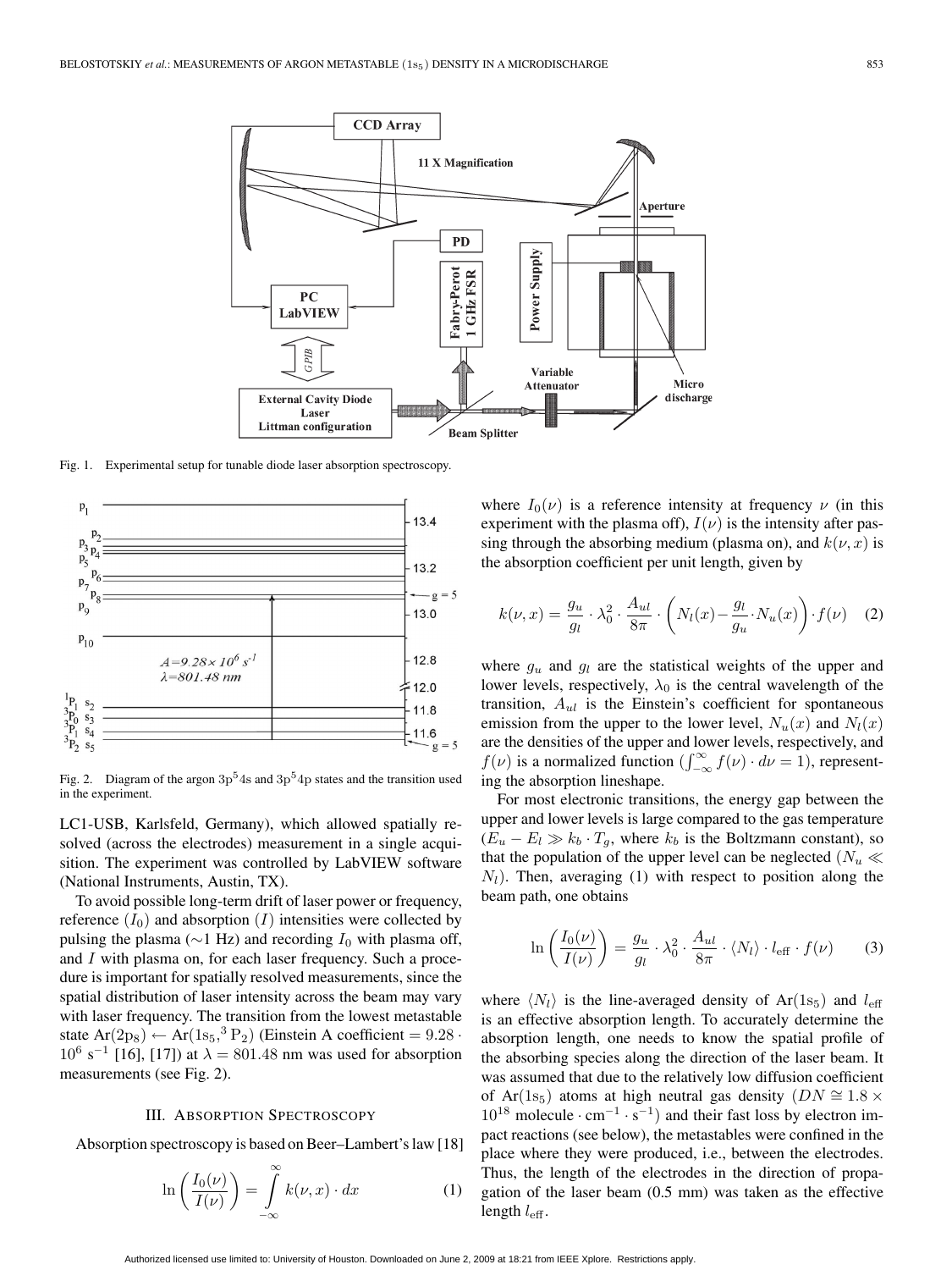$$
f_V(\nu) = \frac{1}{\pi^{3/2}} \cdot \frac{\Delta \nu_L}{4 \cdot \Delta \nu_D^2} \int_{-\infty}^{\infty} \frac{\exp(-t^2)}{\left(\frac{\nu - \nu_0}{\sqrt{2} \cdot \Delta \nu_D} - t\right)^2 + \left(\frac{\Delta \nu_L}{2 \cdot \sqrt{2} \cdot \Delta \nu_D}\right)^2} \cdot dt.
$$
\n(4)

In (4),  $\Delta \nu_D$  is the width (standard deviation) of the Gaussian component, caused by Doppler broadening

$$
\Delta \nu_D = \frac{1}{\lambda_0} \cdot \sqrt{\frac{k_b \cdot T}{M_{\rm Ar}}} \tag{5}
$$

where  $T$  is the temperature of the absorbing species (assumed equal to the gas temperature  $T_q$ ) and M is the mass of the absorbing species (the mass of argon atoms in this case). The FWHM of the Lorentzian component  $\Delta \nu_L$  is governed by four broadening mechanisms: natural, power, Stark, and pressure broadening.

For the transition used in this paper, the natural width is relatively small  $((1/2\pi\tau) \cong 5.2$  MHz with  $\tau = 30.6$  ns [17]). To avoid power broadening, the power of the laser beam was attenuated, so that the saturation parameter [18] was smaller than unity,  $S \ll 1$ . According to the study in [12], the electron density in this type of microdischarge is at most  $\sim 10^{14}$  cm<sup>-3</sup>, corresponding to a Stark width of ∼10 MHz [21]. For the transition and pressure range used here, pressure broadening is typically  $> 0.5$  GHz, making it the main mechanism responsible for the Lorentzian component of the lineshape.

From the theory of pressure broadening [22]–[24], one obtains the following expression for the Lorentzian FWHM:

$$
\Delta \nu_L = 2\gamma_0 \cdot \left(\frac{T_g}{T_0}\right)^{0.3} \cdot N = 2\gamma_0 \cdot \left(\frac{T_g}{T_0}\right)^{0.3} \cdot \frac{P}{k_b \cdot T_g} \quad (6)
$$

where P is the gas pressure and  $\gamma_0$  is the reduced width at reference temperature  $T_0$ . Equation (6) is valid for gas temperatures below ~2000 K [24]. The value  $\gamma_0 = 8.69 \cdot 10^{-19}$  GHz · cm<sup>3</sup> measured at  $T_0 = 1130$  K was taken from the work of Copley and Camm [25]. The gas temperature was extracted by fitting experimental lineshapes to (4) using the gas temperature as the only fitting parameter.

#### IV. RESULTS AND DISCUSSION

Fig. 3 shows the profiles of transmitted laser intensity as a function of interelectrode distance and laser frequency, with the plasma on  $(I, Fig. 3(a), linear scale)$  and off  $(I_0, Fig. 3(b),$ linear scale). Fig. 3(c) shows the ratio  $I_0/I$  on a logarithmic scale. For a given microdischarge operating condition, one can obtain spatially resolved profiles of the argon metastable density (Fig. 4) by integrating the profile of Fig. 3(c) with respect to laser frequency at different spatial locations.

Fig. 4 shows that the Ar<sup>∗</sup> density profile peaks near the cathode and decays rapidly toward the bulk plasma. Such behavior is consistent with the properties of the cathode sheath and negative glow, where most of metastable production occurs. The excitation threshold for  $Ar(1s<sub>5</sub>)$  is 11.55 eV. Therefore, highenergy electrons are needed to excite argon atoms to metastable states. These are secondary electrons emitted at the cathode surface as a result of bombardment by ions as well as by photon and metastable atom bombardment. The electron "temperature" reaches a maximum near the cathode sheath edge. On the other hand, the electron temperature in the bulk plasma is very low (∼1 eV), yielding very low rates of metastable production. In addition, as pressure increases, the metastable density gradient becomes stronger and the profile moves closer to the cathode [Fig. 4(c)] since the penetration depth of the secondaries diminishes with increasing pressure. This is shown more clearly (Fig. 5) by the spatially resolved optical emission of the  $Ar^+$ line at 427.75 nm  $(3s^23p^4(^1D)4p \rightarrow 3s^23p^4(^1D)4s)$ . The upper level of this line is 37.1 eV above the ground-state argon atom. The peak emission shifts toward the cathode as pressure increases.

Furthermore, the peak argon metastable density increases with increasing pressure [Fig. 4(c)] but decreases with increasing discharge current [Figs. 4(a) and (b)]. Such behavior of metastable density with current seemed curious, since metastable atoms are produced by electron impact excitation. To understand the metastable density behavior, one should examine the mechanisms of metastable production and loss. The main  $Ar(1s<sub>5</sub>)$  production mechanism is direct electron impact excitation from the ground state

$$
Ar(^{1}S_{0}) + e(\geq 11.55 \text{ eV}) \rightarrow Ar(^{3}P_{2}, 1s_{5}) + e. \tag{R1}
$$

In low-pressure plasmas, a major metastable loss mechanism is electron quenching to a nearby resonant state (reaction (R2a), rate constant  $k_2 \approx 2 \cdot 10^{-7}$  cm<sup>3</sup>/s [26]), followed by fast radiative decay to the ground state [reaction (R2b)].

$$
Ar(^{3}P_{2}, 1s_{5}) + e \quad \rightleftarrows \quad Ar(^{3}P_{1}, 1s_{4}; ^{1}P_{1}, 1s_{2}) + e \quad (R2a)
$$

$$
\text{Ar}({}^{3}P_{1}, 1s_{4}; {}^{1}P_{1}, 1s_{2}) \quad \rightleftarrows \quad \text{Ar}({}^{1}S_{0}) + h\nu. \tag{R2b}
$$

In high-pressure plasmas, however, photons emitted by radiative relaxation of the resonant state are reabsorbed (radiation trapping) by ground-state atoms [reverse of reaction (R2b)]. For example, at a pressure of 100 torr and gas temperature of 1000 K, the "effective" absorption length was estimated to be  $L_{\text{abs}} \approx 70$  nm which is much smaller than the plasma length. The resonant state formed as a result of the reverse of reaction (R2b) can then reform metastables by the reverse of reaction (R2a) (rate constant  $k-z \approx 3.5 \cdot 10^{-7}$  cm<sup>3</sup>/s [26]). In essence, radiation trapping leads to an *effective* rate of metastable quenching in reaction (R2a) that is much slower than the inherent reaction rate.

Other loss mechanisms of  $Ar(1s<sub>5</sub>)$  metastables are electron impact ionization (R3), electron impact excitation to higher electronic levels followed by collisional relaxation to the ground state (R4), metastable pooling (R5), two-body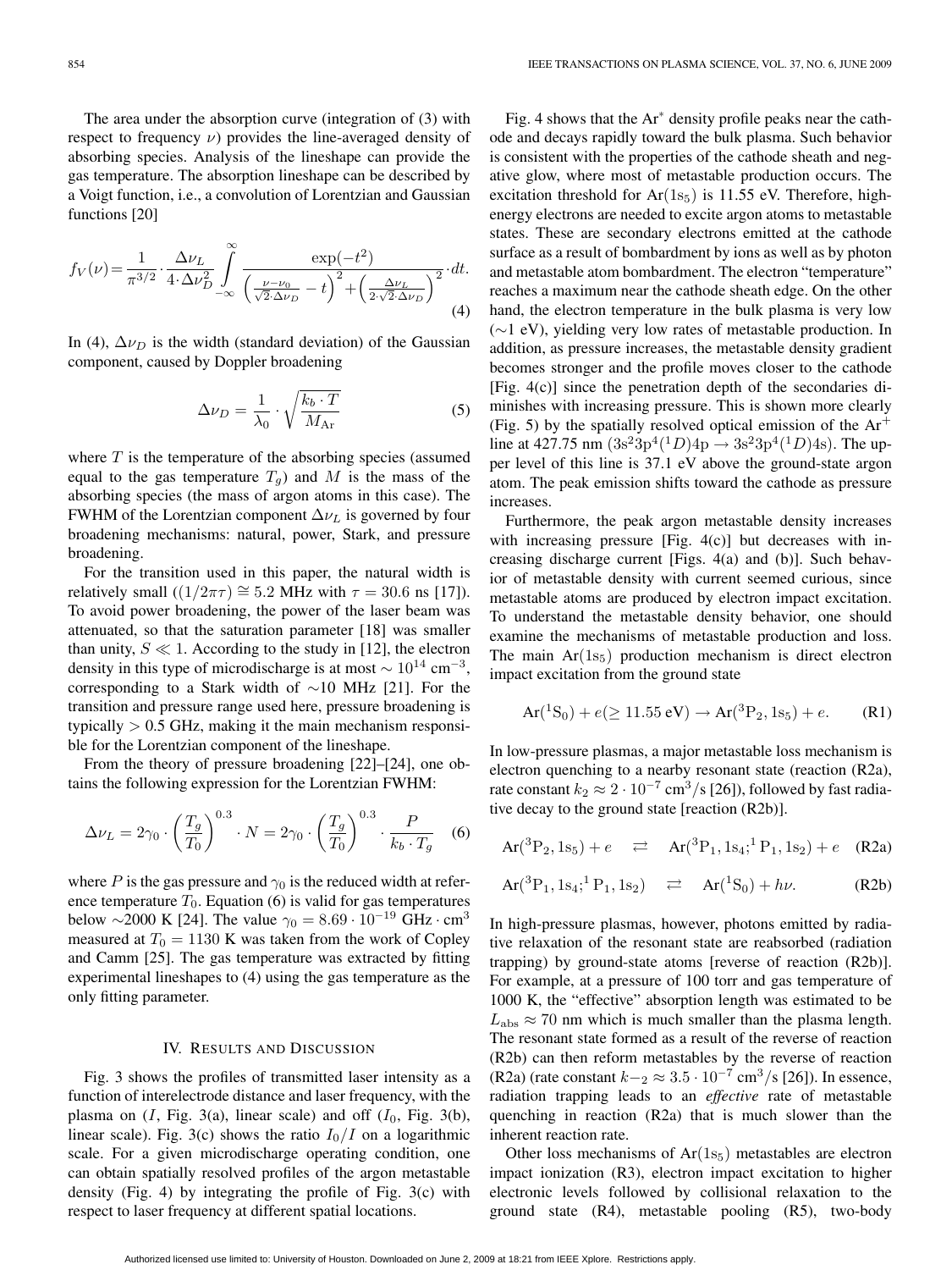

Fig. 3. Profiles of transmitted laser intensity as a function of interelectrode distance and laser frequency: (a) Intensity I for plasma-on (linear scale) state; (b) intensity  $I_0$  for plasma-off (linear scale) state; and (c) ratio  $I_0/I$  (logarithmic scale).

collisional quenching (R6), three-body collisional quenching (R7), and diffusion [27]

$$
Ar(^{3}P_{2}, 1s_{5}) + e(\geq 4.2 \text{ eV}) \rightarrow Ar^{+} + 2e
$$
 (R3)

$$
Ar(^{3}P_{2}, 1s_{5}) + e \rightarrow Ar^{*} + e
$$
  
\n
$$
Ar^{*} + Ar(^{1}S_{0}) \rightarrow Ar(^{1}S_{0}) + Ar(^{1}S_{0})
$$
 (R4)

$$
Ar(^{3}P_{2}, 1s_{5}) + Ar(^{3}P_{2}, 1s_{5}) \rightarrow Ar(^{1}S_{0}) + Ar^{+} + e
$$
 (R5)

$$
Ar(^{3}P_{2}, 1s_{5}) + Ar(^{1}S_{0}) \rightarrow 2Ar(^{1}S_{0})
$$
 (R6)

$$
Ar(^{3}P_{2}, 1s_{5}) + 2Ar(^{1}S_{0}) \rightarrow 3Ar(^{1}S_{0}). \tag{R7}
$$

Estimates of the contribution of each of these loss processes were performed. The rate constants for reactions  $(R5)$ – $(R7)$ were taken from [27]. For reaction (R3), the ionization cross section [28] was convoluted with a Maxwellian electron energy distribution function (EEDF). The cross sections [29], [30] for reaction (R4) have lower threshold and higher peak value than reaction (R3). Hence, electron impact excitation of high electronic levels of Ar occurs faster than ionization. However, most of the excited atoms decay back to the metastable states through radiative relaxation.

Electron impact ionization [reaction (R3)] was found to be the dominant loss mechanism of metastables near the sheath edge ( $S_{q3} > 10^6$  s<sup>-1</sup>; for  $T_e > 1.6$  eV, an electron temperature that can easily be achieved in that region of the discharge). The rate of metastable loss through diffusion is negligibly small  $(S_D \sim 10^3 \text{ s}^{-1})$ . We should mention here that at higher pressures ( $>$  300 torr) and in the bulk plasma, where both electron temperature and gas temperature drop, three-body collisional quenching (R7) becomes important. For example, at 300 torr and 700 K,  $S_{q7} \sim 2 \cdot 10^5 \text{ s}^{-1}$ . Thus, this process only enhances the decay of the metastables toward the bulk plasma. The metastable pooling reaction (R5) is quadratic with respect to metastable density. Near the sheath edge, metastable loss due to this reaction  $(S_{q5} \sim 10^5 \text{ s}^{-1})$  is still slower than electron impact ionization (R3), and in the bulk, it is negligible due to the very low metastable density.

Equating production and loss at steady state, one obtains an expression for the  $Ar(1s<sub>5</sub>)$  density

$$
[\text{Ar}(1s_5)] = \frac{\langle \sigma_{\text{ex}} \cdot \nu \rangle_{\text{EEDF}} \cdot n_e}{\langle \sigma_i \cdot \nu \rangle_{\text{EEDF}} \cdot n_e} \cdot [\text{Ar}] = \frac{\langle \sigma_{\text{ex}} \cdot \nu \rangle_{\text{EEDF}}}{\langle \sigma_i \cdot \nu \rangle_{\text{EEDF}}} \cdot \frac{P}{k_b T_g} \tag{7}
$$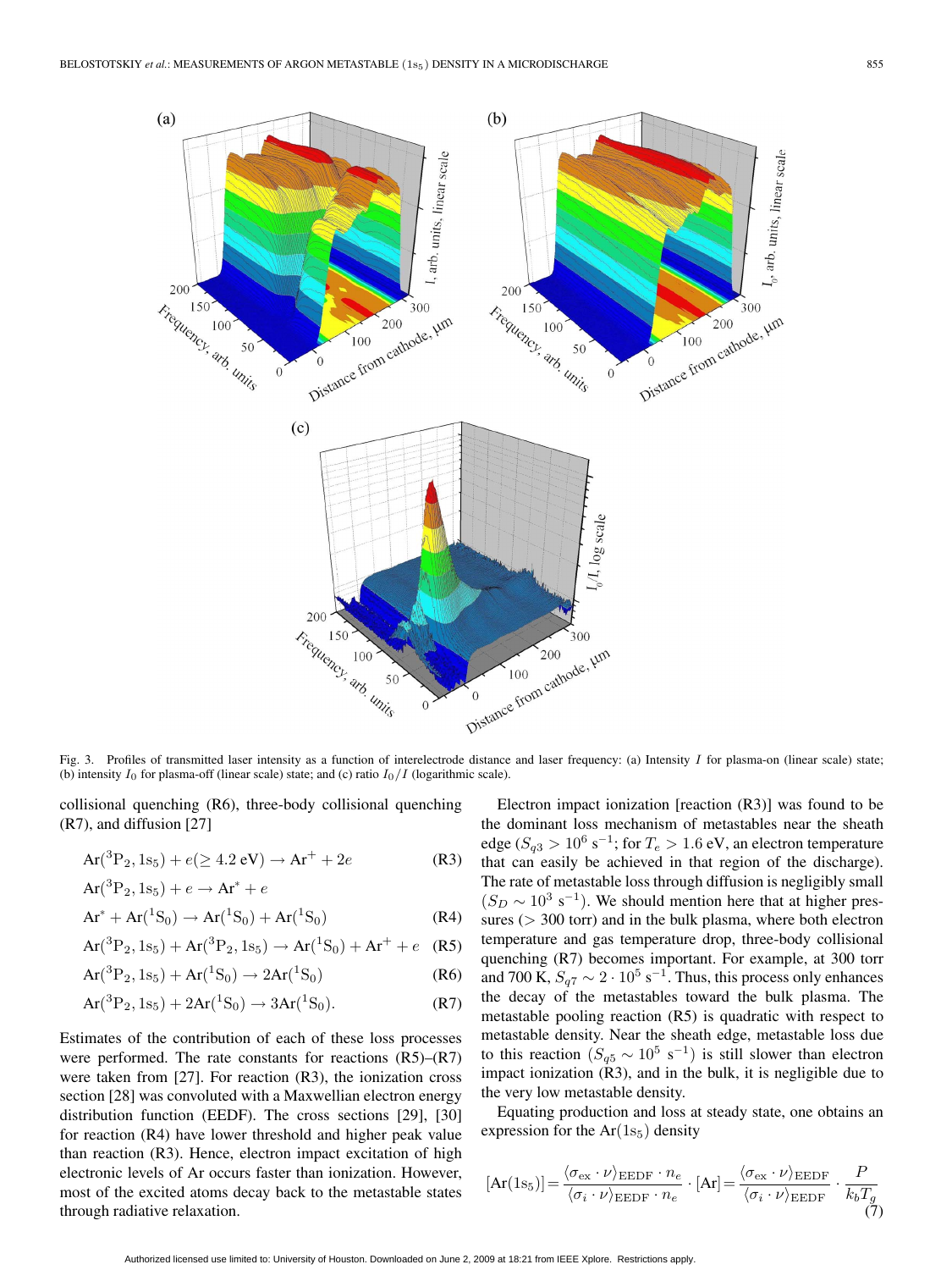

Fig. 4. Spatial profiles of argon metastable density (a) at 100 torr and different currents, (b) at 300 torr and different currents, and (c) at 10 mA and different pressures.

where  $[Ar(1s<sub>5</sub>)]$  and  $[Ar]$  are the densities of argon metastables and ground-state atoms, respectively,  $\langle \sigma_{\rm ex} \cdot \nu \rangle_{\rm EEDF}$  is the rate coefficient of electron impact excitation [reaction (R1)], and  $\langle \sigma_i \cdot \nu \rangle_{\rm EEDF}$  is the rate coefficient of electron impact ionization from the  $Ar(1s_5)$  state [reaction (R3)]. It should be noted that both coefficients depend strongly on the EEDF. However, their ratio  $\langle \sigma_{\rm ex} \cdot \nu \rangle_{\rm EEDF} / \langle \sigma_i \cdot \nu \rangle_{\rm EEDF}$  should have a much weaker dependence on the EEDF, i.e., a weak dependence on either pressure or current. Thus, knowledge of the values of the rate coefficients is not necessary to analyze trends in the metastable density. To obtain an order-of-magnitude estimate, the excitation and ionization cross sections [28], [31] were convoluted with a Maxwellian EEDF. It was found that an electron temperature of  $T_e \sim 1.5$  eV (this can be easily achieved near the



Fig. 5. Ar<sup>+</sup> emission at  $\lambda = 427.75$  nm as a function of distance from the cathode. The energy of the emitting level is 37.1 eV above the ground state.



Fig. 6. Example of absorption profile fit:  $P = 100$  torr;  $I = 20$  mA.

sheath edge) would be high enough to produce the metastable density observed in the experiments  $(\sim 10^{14} \text{ cm}^{-3})$ .

Equation (7) predicts that the argon metastable density should increase with pressure, as observed experimentally [Fig. 4(c)]. In addition, according to this equation, there is no explicit dependence of metastable density on electron density (discharge current). However, increasing discharge current would be expected to cause the gas temperature to increase, and this could explain the decrease in Ar metastable density at high currents. In fact, (7) shows that, for a constant pressure, the argon metastable density should decrease inversely proportionally to gas temperature. To test this dependence, the gas temperature was extracted by analyzing the absorption lineshapes. Experimental profiles were fit to a Voigt function (4) with  $T<sub>q</sub>$  as the fitting parameter. An example of a lineshape fit at a pressure  $P = 100$  torr and current  $I = 20$  mA is shown in Fig. 6. Here, the  $x$ -axis represents frequency, relative to the line center. Absolute calibration (e.g., with a low-pressure argon discharge) of the frequency was not done in this paper.

Based on fits such as shown in Fig. 6, the gas temperature was determined. A plot of gas temperature and peak  $Ar(1s<sub>5</sub>)$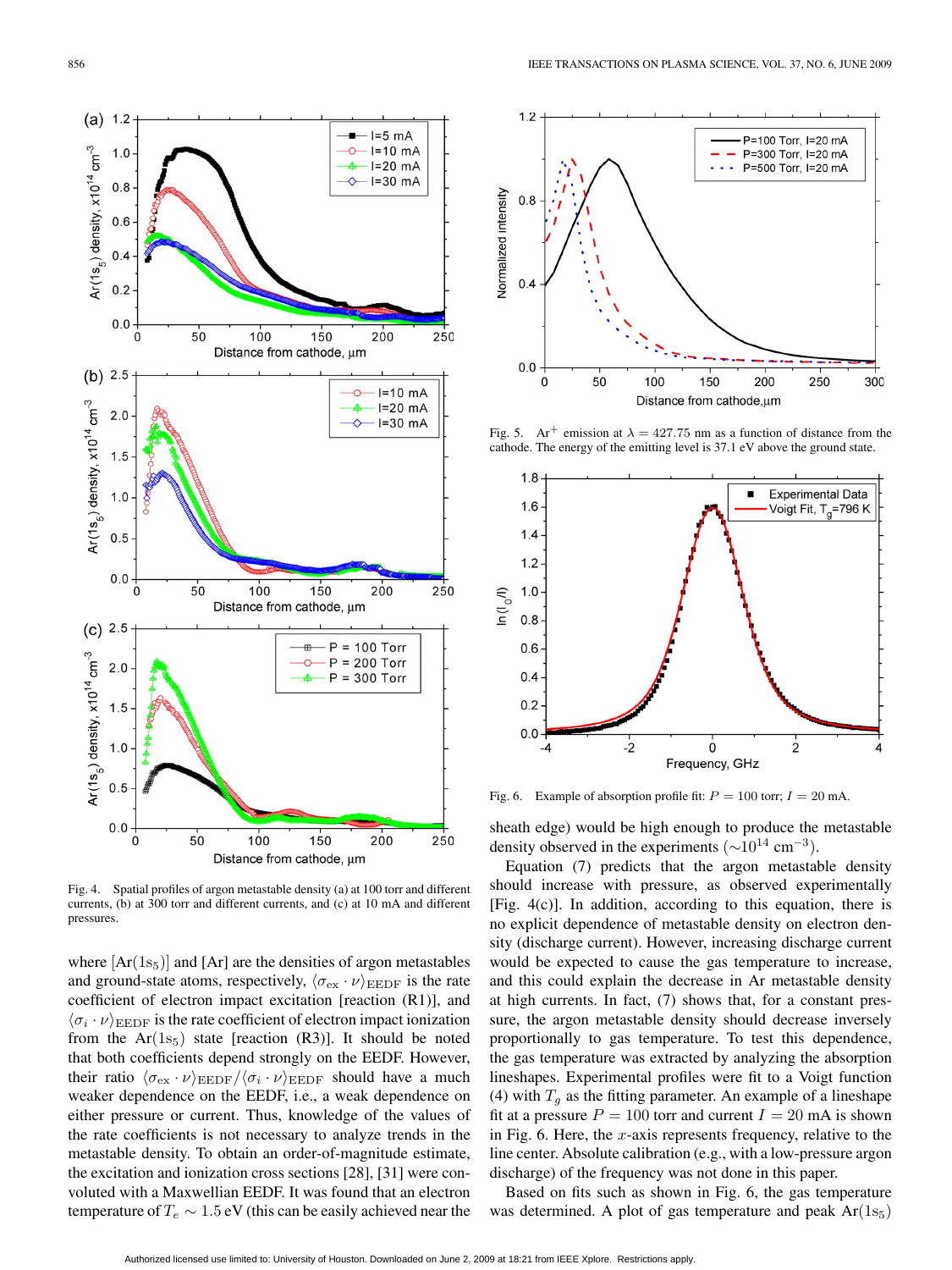

Fig. 7. Gas temperature and peak  $Ar(1s<sub>5</sub>)$  density versus discharge current at  $P = 100$  torr.

density versus discharge current is presented in Fig. 7 for  $P =$ 100 torr. Gas temperature measurements were performed at the spatial location of the peak argon metastable density. The gas temperature increases from  $\sim$ 500 K at 5 mA to  $\sim$ 1000 K at 30 mA, corresponding to a decrease of the peak argon metastable density from  $\sim 10^{14}$  cm<sup>-3</sup> to  $0.5 \times 10^{14}$  cm<sup>-3</sup> in agreement with (7). Therefore, neutral gas heating and the resulting drop in neutral gas density can explain the decrease of argon metastable density with increasing current.

It should be noted that gas pressure contributes not only to profile broadening but also to a shift of the absorption line. This pressure shift can be described by [24]

$$
\Delta \nu_{\text{Shift}} = -\beta_0 \cdot \left(\frac{T_g}{T_0}\right)^{0.3} \cdot N = -\beta_0 \cdot \left(\frac{T_g}{T_0}\right)^{0.3} \cdot \frac{P}{k_b \cdot T_g} \tag{8}
$$

where  $\beta_0$  is the reduced shift at a reference temperature  $T_0$ . The value  $\beta_0 = 2.79 \cdot 10^{-19}$  GHz · cm<sup>3</sup> at the temperature  $T_0 = 1130$  K was again taken from the work of Copley and Camm [25]. It turns out that at  $P = 100$  torr, the frequency shift  $(< 0.5$  GHz) is small compared to the Doppler width. However, at  $P = 300$  torr, the frequency shift is of the same order as the Doppler width. Thus, any temperature gradients along the laser beam propagation direction would result not only in superposition of lines with various widths but also in distortion of the absorption profile (e.g., the profile becomes asymmetric). Therefore, fitting of absorption lineshapes at higher pressures is problematic and was not done.

Another source of distortion of the lineshape may be due to slight deflection of the laser beam in the plasma. Temperature gradients cause gradients in the refractive index, which, in turn, cause a slight deflection of the beam when the plasma is on. Since the absorption profile is obtained from the ratio of the laser profile when plasma is on and off, a slight spatial shift of the laser beam may result in distortion of the absorption lines, adding a baseline to the experimental profiles. This baseline would vary from cathode to anode because of the temperature gradient across the electrodes [6], [11]. Such distortions may be reduced if the spatial profile of the laser beam is "smooth"

enough such that slight deflection does not cause a considerable baseline shift.

## V. CONCLUSION

Tunable diode laser absorption spectroscopy was employed to measure the spatially resolved density of argon metastables  $Ar(1s<sub>5</sub>)$  in high-pressure dc argon microdischarges. The argon metastable density peaked near the cathode and decayed rapidly toward the bulk plasma. The peak metastable density increased with increasing pressure but decreased with increasing discharge current. Analysis of  $Ar(1s<sub>5</sub>)$  production and loss mechanisms revealed that the metastable density should be proportional to the density of the ground-state atoms. Therefore, the metastable density should increase proportionally to pressure and inversely proportionally to gas temperature. Furthermore, analysis of absorption lineshapes was performed to study the effect of discharge current on gas temperature. The main mechanisms responsible for absorption line broadening were Doppler broadening and pressure broadening. By fitting the absorption lineshapes to Voigt functions, the gas temperature was extracted as the fitting parameter. The gas temperature increased with discharge current, resulting in neutral gas depletion and hence to the observed decrease of  $Ar(1s<sub>5</sub>)$  density with current.

#### **REFERENCES**

- [1] K. H. Becker, K. H. Schoenbach, and J. G. Eden, "Microplasmas and applications," *J. Phys. D, Appl. Phys.*, vol. 39, no. 3, pp. R55–R70, Feb. 2006.
- [2] M. Kushner, "Modelling of microdischarge devices: Plasma and gas dynamics," *J. Phys. D, Appl. Phys.*, vol. 38, no. 11, pp. 1633–1643, Jun. 2005.
- [3] U. Kogelschatz, "Atmospheric-pressure plasma technology," *Plasma Phys. Control. Fusion*, vol. 46, no. 12B, pp. B63–B75, Dec. 2004.
- [4] J. P. Boeuf, "Plasma display panels: Physics, recent developments and key issues," *J. Phys. D, Appl. Phys.*, vol. 36, no. 6, pp. R53–R79, Mar. 2003.
- [5] K. Tachibana, S. Kawai, H. Asai, N. Kikuchi, and S. Sakamoto, "Characteristics of Ne–Xe microplasma in unit discharge cell of plasma display panel equipped with counter sustain electrodes and auxiliary electrodes,' *J. Phys. D, Appl. Phys.*, vol. 38, no. 11, pp. 1739–1749, Jun. 2005.
- [6] Q. Wang, I. Koleva, V. M. Donnelly, and D. J. Economou, "Spatially resolved diagnostics of an atmospheric pressure direct current helium microplasma," *J. Phys. D, Appl. Phys.*, vol. 38, no. 11, pp. 1690–1697, Jun. 2005.
- [7] Y. Noguchi, A. Matsuoka, M. D. Bowden, K. Uchino, and K. Muraoka, "Measurements of electron temperature and density of a micro-discharge plasma using laser Thomson scattering," *Jpn. J. Appl. Phys.*, vol. 40, no. 1, pp. 326–329, Jan. 2001.
- [8] A. Kono and K. Iwamoto, "High-spatial-resolution multichannel Thomson scattering measurements for atmospheric pressure microdischarge," *Jpn. J. Appl. Phys.*, vol. 43, no. 8A, pp. L1 010–L1 013, Jul. 2004.
- [9] S. Hassaballa, M. Yakushiji, Y.-K. Kim, K. Tomita, K. Uchino, and K. Muraoka, "Two-dimensional structure of PDP micro-discharge plasmas obtained using laser Thomson scattering," *IEEE Trans. Plasma Sci.*, vol. 32, no. 1, pp. 127–134, Feb. 2004.
- [10] S. G. Belostotskiy, V. M. Donnelly, and D. J. Economou, "Influence of gas heating on high pressure dc microdischarge I–V characteristics," *Plasma Sources Sci. Technol.*, vol. 17, no. 4, p. 045 018, Nov. 2008.
- [11] S. G. Belostotskiy, Q. Wang, V. M. Donnelly, D. J. Economou, and N. Sadeghi, "Three-dimensional gas temperature measurements in atmospheric pressure microdischarges using Raman scattering," *Appl. Phys. Lett.*, vol. 89, no. 25, p. 251 503, Dec. 2006.
- [12] S. G. Belostotskiy, R. Khandelwal, Q. Wang, V. M. Donnelly, D. J. Economou, and N. Sadeghi, "Measurement of electron temperature and density in an argon microdischarge by laser Thomson scattering," *Appl. Phys. Lett.*, vol. 92, no. 22, p. 221 507, Jun. 2008.